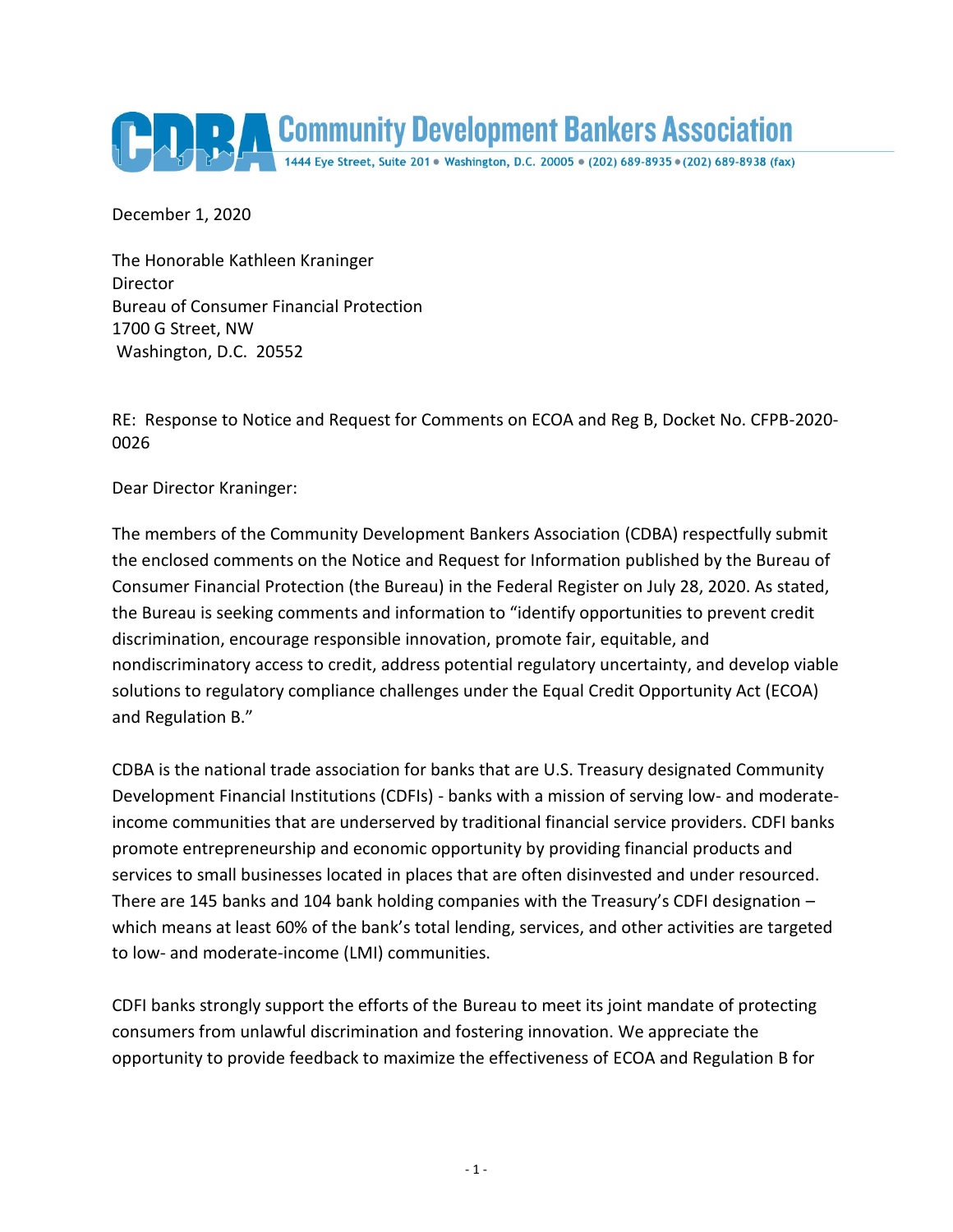the benefit and protection of all bank customers, but particularly, for the underserved communities across our nation that our member banks serve.

Generally speaking, where the Bureau's question is whether more clarity is desired, CDBA members respond with a strong desire for greater clarity. The form in which the Bureau delivers this clarity might vary by topic, but CDBA members note the important contributions to guidance that "Q&A" documents provide. Perhaps the most notable of these are the Interagency Community Reinvestment Act Q&As<sup>1</sup>.

Our comments are organized below to respond to questions raised in the Notice and Request for Information.

## **I. Disparate Impact**

 $\overline{a}$ 

# *Bureau Question:* **Should the Bureau provide additional clarity regarding its approach to disparate impact analysis under ECOA and/or Regulation B? If so, in what way(s)?**

*CDBA Response:* CDBA supports the intent of the disparate impact standard in ensuring all communities receive equal access to credit. We further believe that the standard would be best supported with additional clarity from the Bureau regarding its approach to disparate impact, and that enforcement of disparate impact standards should be consistent across the Federal Government. We note that all CDFI banks are regulated depository lenders. We are therefore entirely subject to the rulemaking imposed by Federal agencies. CDFI banks are also universally small, community-focused lenders, and any divergent enforcement by agencies of otherwise applicable rules causes expensive uncertainty that threatens these lenders' ability to serve their communities.

CDFI lenders should be able to operate under the presumption that this rule holds equally across financial products, regardless of the rule making agency associated with the product. Accordingly, the greatest clarification that the Bureau can provide is to work with U.S. Department of Housing and Urban Development (HUD) to draft and promulgate guidance that is consistent, as appropriate to each agency's areas of oversight.

<sup>1</sup> Federal Register, www.federalregister.gov/documents/2016/07/25/2016-16693/community-reinvestment-actinteragency-questions-and-answers-regarding-community-reinvestment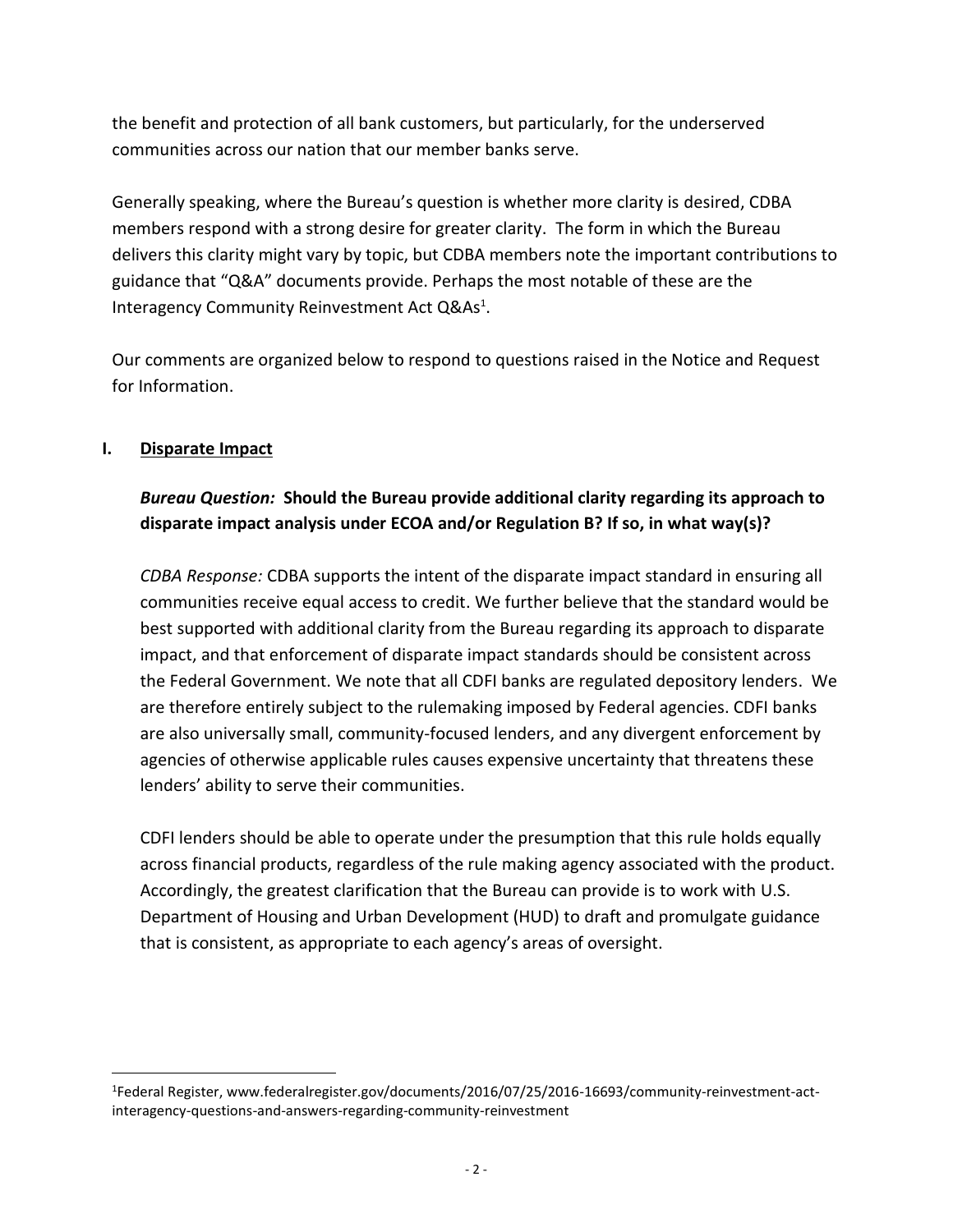HUD has recently published a disparate impact rule<sup>2</sup> that was written to conform to the U.S. Supreme Court's ruling in *Texas Department of Housing and Community Affairs v. Inclusive Communities* requiring that a plaintiff show that a policy or procedure actually caused a disparate impact. As noted by Austin Holland and Christopher K. Friedman: *"The decision . . . established several guard rails designed to 'protect potential defendants against abusive disparate impact claims.' For instance, the court held that a disparate impact claim cannot be sustained solely by evidence of a statistical disparity.<sup>3</sup> "*

Public debate<sup>4</sup> following the publication of HUD's rule has elevated criticisms that the rule sets an inappropriately high standard for plaintiffs to prove disparate impact. CDBA believes that consumer protection rules should not erect insurmountable challenges to proving harm under disparate impact standards. We urge the Bureau to work with HUD to promulgate guidance that protects the rights of consumers while remaining consistent with the Supreme Court's ruling.

## **II. Limited English Proficiency (LEP)**

 $\overline{a}$ 

*Bureau Question:* **The Bureau seeks to understand the challenges specific to serving LEP consumers and to find ways to encourage creditors to increase assistance to LEP consumers. Should the Bureau provide additional clarity under ECOA and/or Regulation B to further encourage creditors to provide assistance, products, and services in languages other than English to consumers with limited English proficiency? If so, in what way(s)?**

*CDBA Response:* CDBA welcomes further regulatory and enforcement clarity to encourage the provision of financial assistance, products and services in bi- and multi-lingual communities. Furthermore, this clarity should help CDFI banks and other lenders both extend their services, and, in this case, help prevent harm to consumers who may speak a different language.

Small lenders often struggle to bridge the gulf between ensuring staff have language skills that are representative of a local population, and providing language-appropriate documentation for products and services such as loans and deposit accounts, which can vary widely. Differences in local laws can exacerbate these situations, with the notable

<sup>2</sup> Federal Register, www.federalregister.gov/documents/2020/10/09/2020-21634/huds-implementation-of-thefair-housing-acts-disparate-impact-standard-correction

<sup>3</sup>Bradley, *Financial Services Perspectives*, www.financialservicesperspectives.com/2020/09/hud-issues-final-ruleon-the-fair-housing-acts-disparate-impact-standard/

<sup>4</sup>National Low Income Housing Coalition, *Preliminary Analysis of HUD's Final Disparate Impact Rule*, www.nlihc.org/resource/preliminary-analysis-huds-final-disparate-impact-rule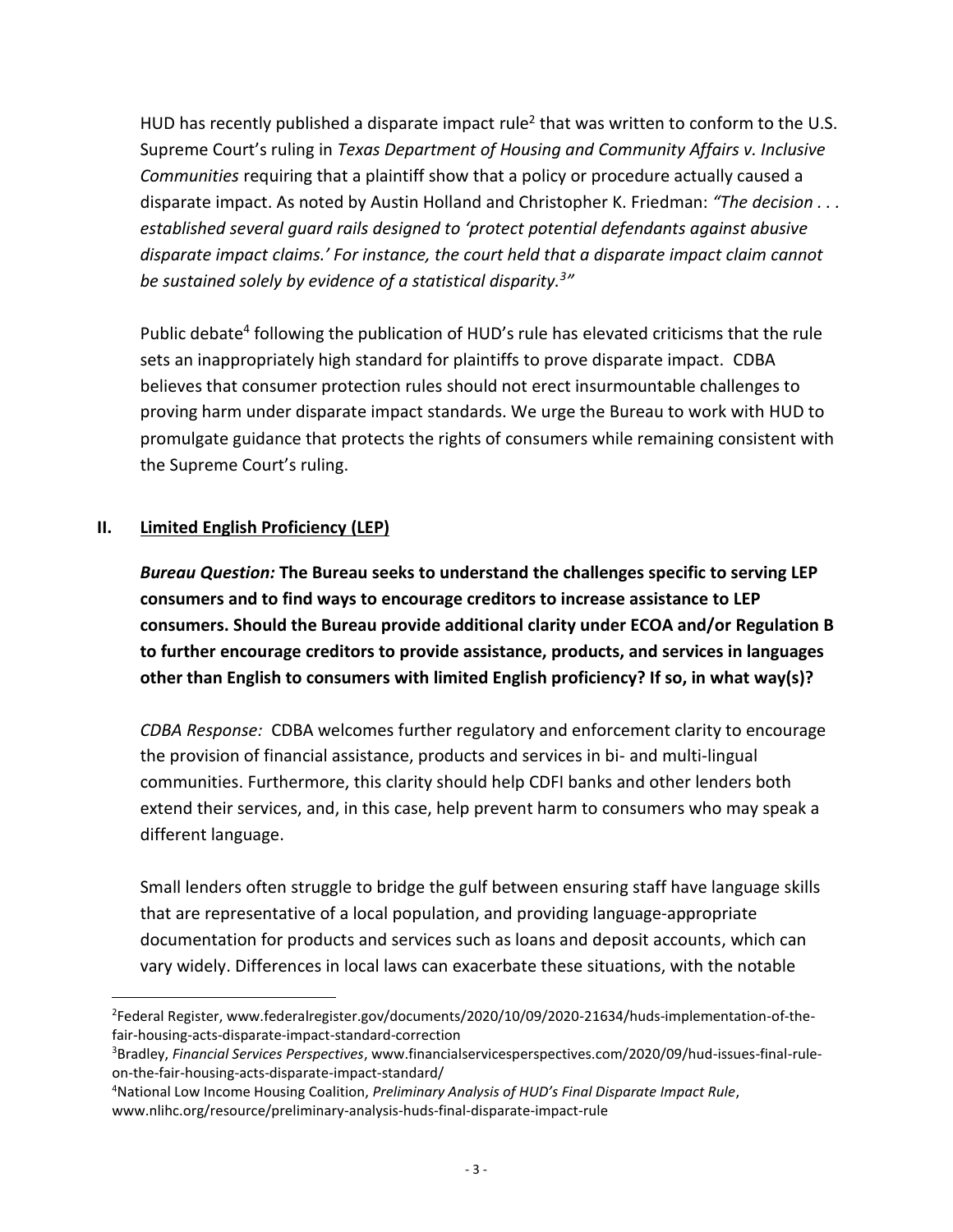example of California, where a written contract must be in the same language it was negotiated in<sup>5</sup>. Bureau guidance should discuss state laws related to LEP and how banks can best serve communities.

CDBA members emphasize that the key element of any Bureau-issued guidance should be flexibility. This is especially important given the range of language diversity (e.g. dialects) in borrower communities. Lender business models, competitive environments, and product offerings also vary widely. For example, Illinois allows English-proficient friends or family members to accompany and assist limited English proficiency customers with transactions or negotiations resulting in a written contract<sup>6</sup>.

Many CDBA members serve bi- and multi-lingual communities. They strive to accommodate the needs of all members of those communities to the best of their abilities. The Bureau's guidance should help establish bright lines for banks to remain compliant, while ensuring that lenders have the flexibility to meet the myriad and various situations presented in their day-to-day work.

## **III. Special Purpose Credit Programs (SPCP)**

*Bureau Question:* **Should the Bureau address any potential regulatory uncertainty and facilitate the use of SPCPs? If so, in what way(s)? For example, should the Bureau clarify any of the SPCP provisions in Regulation B?**

*CDBA Response:* CDBA members believe the SPCP provision presents great opportunities for the communities served by CDFI banks. Many CDFI banks would like to participate in SPCP because it will enable them to more effectively target resources to underserved borrowers and communities, as well as collect data to analyze their effectiveness and improve service in these markets. CDFI banks that have explored the SPCP provision in Reg B have encountered mixed interpretations from the Bureau and bank examiners. Specifically, CDFI banks do not have certainty whether there is an implied "and" or an "or" in between Program Standards (a)(1) and (a)(2) that would determine whether the provision excludes for-profit lenders. Ambiguity discourages participation in the program. We ask that guidance be written to clearly state that CDFI banks can participate in SPCP and

 $\overline{a}$ 

<sup>5</sup>California Civil Code, Section 1632,

www.leginfo.legislature.ca.gov/faces/codes\_displaySection.xhtml?sectionNum=1632.&lawCode=CIV <sup>6</sup>Consumer Fraud and Deceptive Business Practices Act, 815 ILCS 505/2N; Illinois Banking Act, 205 ILCS 5/5f, www.ilga.gov/legislation/ilcs/ilcs3.asp?ActID=2356&ChapterID=67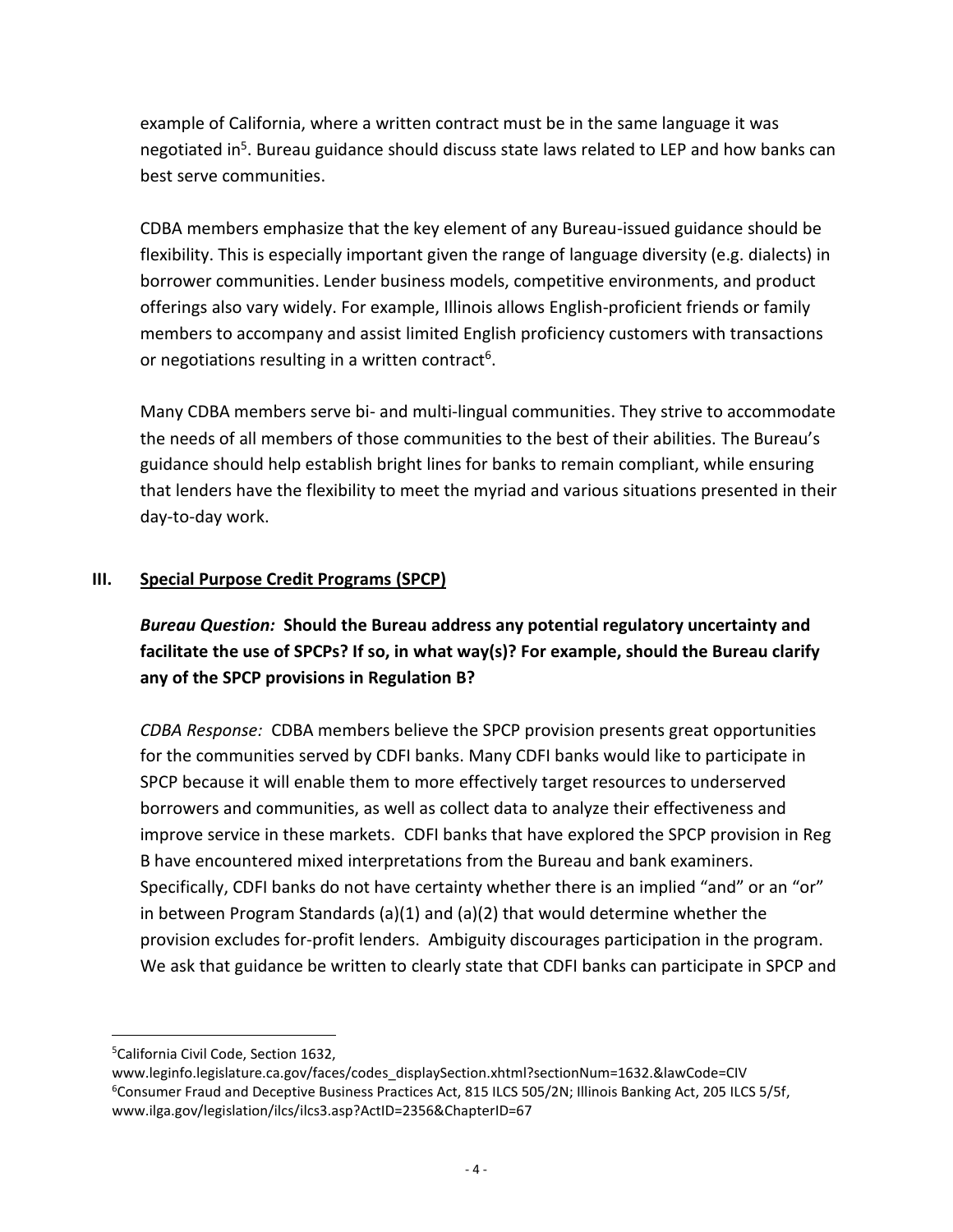outline the circumstances in which SPCP is applicable to for-profit lenders. We believe participation in CDFI Fund programs should qualify for SPCP.

CDFI banks are often market leaders in pioneering new products to serve underserved and distressed populations, with a particular focus on tailoring to meet community needs. As an example, in September of this year CDBA submitted a comment letter to the CDFI Fund of the U.S. Treasury in support of the Fund's small dollar loan (SDL) program. We cited examples of CDFI banks' providing consumers with access to mainstream financial institutions through SDLs within the constraints of safe and sound banking practices. These banks' markets range from sparsely populated, rural communities to dense, urban areas. Some make loans as small as \$500, and others have made "small dollar" loans up to \$3,500. Some loans are priced as low as 5%. Origination fees range widely, with some members waiving fees on the smallest loans. Consistently however, these lenders provide these products to promote financial inclusion or as affordable alternatives to expensive products offered by unregulated lenders. Based on this experience, clarity in SPCP guidance could encourage further innovation from our sector in support of communities.

To the extent that Reg B encourages further experimentation, the Bureau's guidance should clarify that SPCP participation is open for all CDFIs, including for-profit lenders. For example, the guidance could state that the SPCP may be extended to products offered by any and all lenders certified as a CDFI, whether bank, credit union, loan fund, or otherwise. Guidance should further provide representative, non-exhaustive examples of acceptable practices, state what the process is to apply for SPCP consideration, and provide written references directed to regulatory agencies with oversight of depository institutions.

## **IV. Affirmative Advertising to Disadvantaged Groups**

*Bureau Question:* **Should the Bureau provide clarity under ECOA and/or Regulation B to further encourage creditors to use such affirmative advertising to reach traditionally disadvantaged consumers and communities? If so, in what way(s)?**

*CDBA Response:* CDBA believes communities would benefit from increased clarity for lenders on how to use affirmative advertising to reach traditionally disadvantaged groups. Many CDFI banks have a strong desire to increase their outreach and lending to disadvantaged consumer and communities, but struggle to understand the right balance. There is a gray area between affirmative advertising and discriminatory advertising. We refer the Bureau back to the problems posed in our response to the question regarding borrowers with limited English proficiency and the SPCP provision. Small lenders often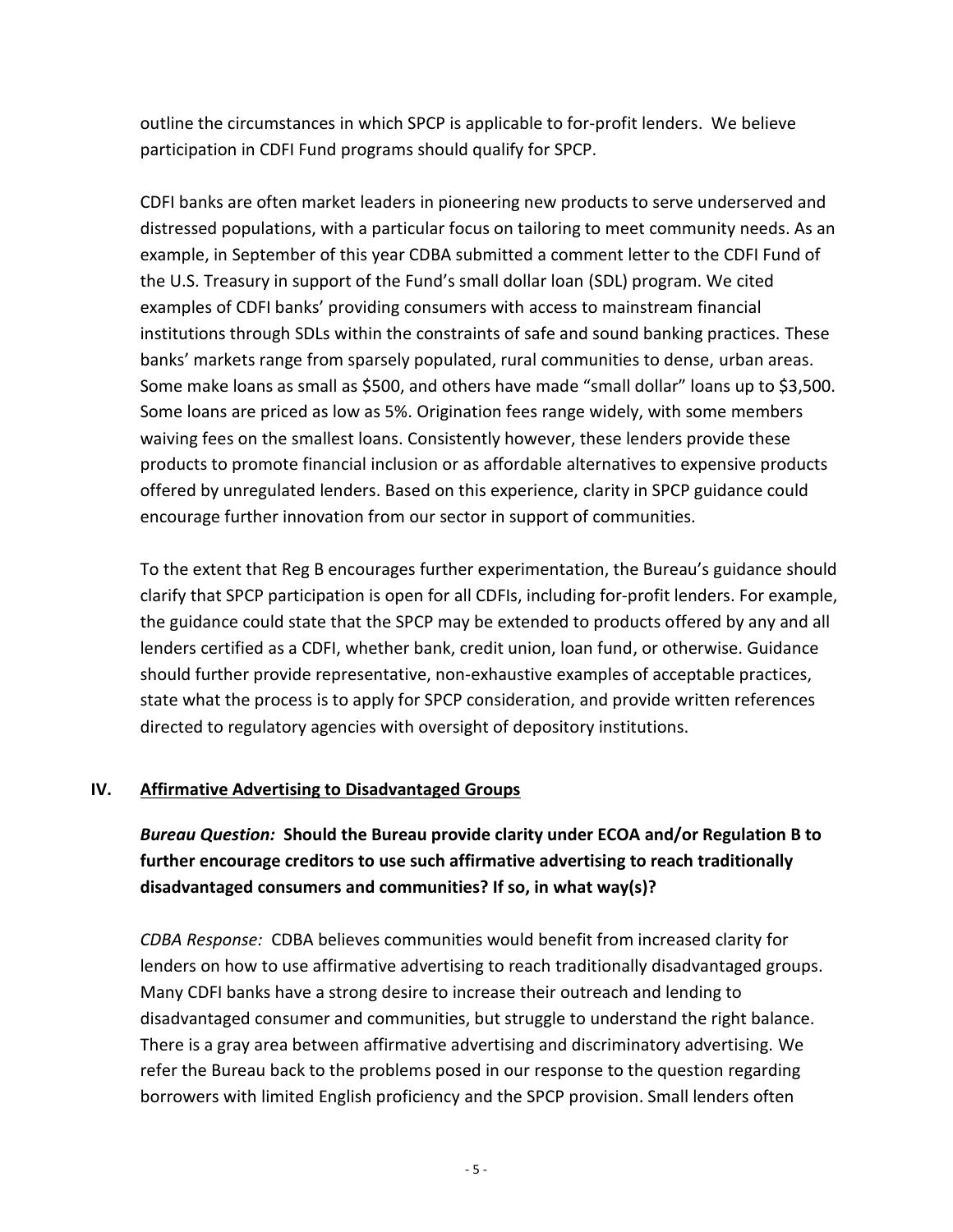struggle to answer the compliance questions raised when the line between affirmative and discriminatory advertising is approached. Without guidance, many lenders will often choose the option least likely to raise questions from examiners about compliance. This has the unfortunate effect of harming underserved communities, depriving them of information that would advise them of constructively targeted opportunities.

Guidance should provide representative, non-exhaustive examples of acceptable practices affirmative advertising practices, as well as a process for receiving pre-emptive regulatory approval for affirmative advertising materials.

## **V. Small Business Lending**

*Bureau Question:* **In what way(s) might the bureau support efforts to meet the credit needs of small businesses, particularly those that are minority-owned and womenowned?**

*CDBA Response:* CDBA is strongly supportive of initiatives to meet the needs of minorityand women-owned small businesses. These needs can be met responsibly through the combination of: (1) a broad, equitable and uniform implementation of the data gathering and reporting requirements of Dodd-Frank Section 1071, and (2) regulatory clarity to address the provisions of ECOA and Reg B highlighted above (i.e. limited English proficiency, SPCP, and affirmative advertising). Together, these provisions are integral to serving a market. First by understanding the market, next by designing products to serve the market, and third, distributing the products within the market in a beneficially impactful and sustainable way. CDBA will be submitting specific recommendations for implementing Section 1071.

## **VI. Sexual Orientation and Gender Identify Discrimination**

*Bureau Question:* **The Bureau wants to know if the Supreme Court's decision in Bostock v. Clayton County (2020), which held that "[a]n employer who fires an individual merely for being gay or transgender violates Title VII" of the Civil Rights Act of 1964, should have an impact on ECOA regulation.** 

*CDBA Response:* This answer should be left to the courts, Congress and regulatory agencies to determine – rather than the opinion of lenders*.* On the legislative side, we note that the ECOA was passed in 1974, and in its original form prohibited lending discrimination based on sex or marital status. Updates made by Congress two years later amended the law to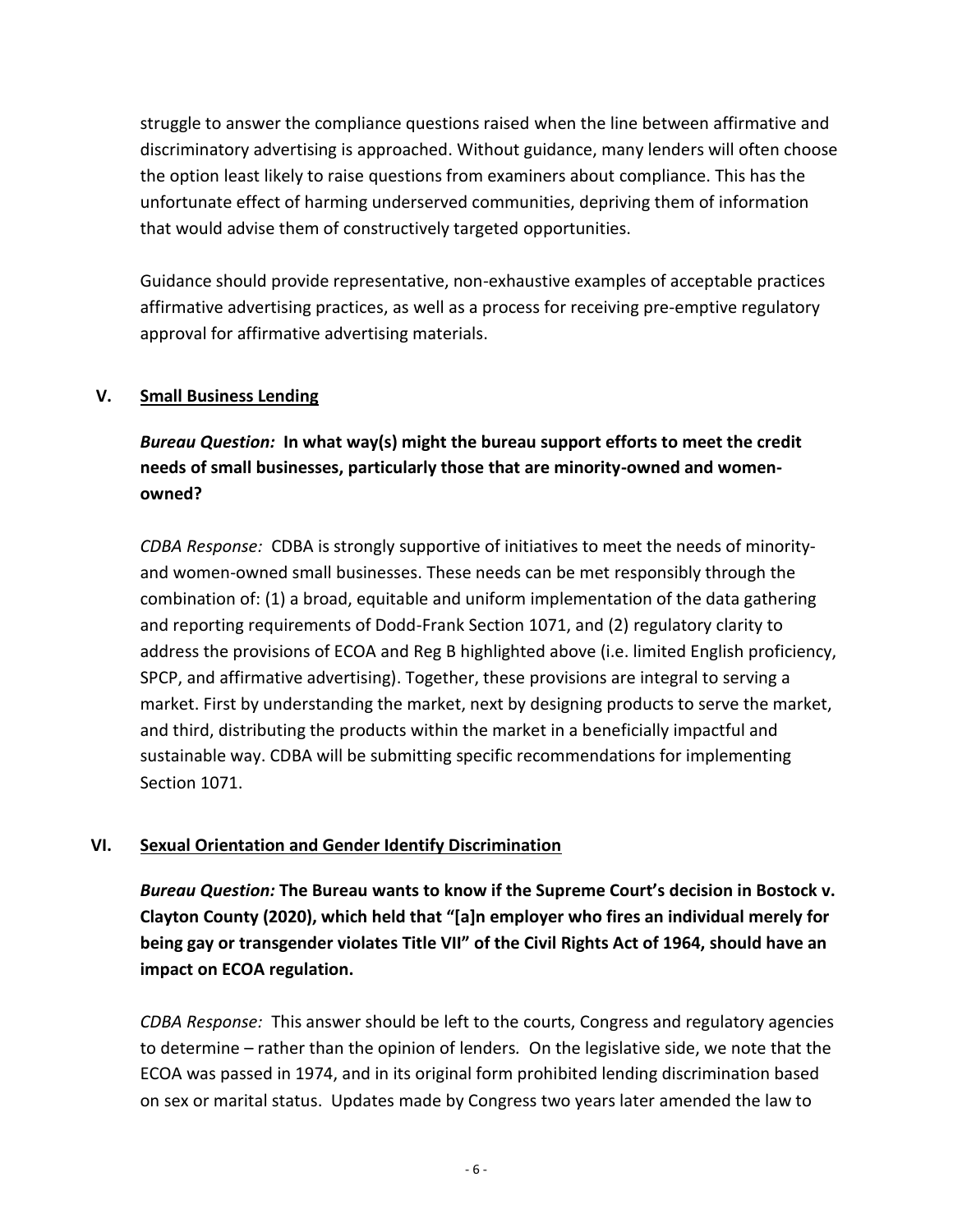further prohibit lending discrimination based on race, color, religion, national origin, age, the receipt of public assistance income, or exercising one's rights under certain consumer protection laws. On the judicial side, we note that Justice Samuel Alito's dissent in *Bostock*  included a list of Federal statutes, including ECOA, prohibiting sex discrimination that would presumably be newly required to encompass sexual orientation in the wake of *Bostock*.

Clearly, the definition of illegal discrimination is open for review and expansion. While we cannot offer a legal opinion on whether there are one -- or many ways -- for the definition of protected classes to be expanded, CDBA unequivocally supports the stated purpose of ECOA. Our members will work with the Bureau to provide a lending environment in which affordable, useful financial products are accessible to all applicants without consideration for any personal characteristics unrelated to the applicant's creditworthiness.

## **VII. Scope of Federal Preemption of State Law**

 $\overline{a}$ 

*Bureau Question:* **What are examples of potential conflicts or intersections between state laws, state regulations, and ECOA and/or Regulation B, and should the Bureau address such potential conflicts or intersections? For example, should the Bureau provide further guidance to assist creditors evaluating whether state law is preempted to the extent it is inconsistent with the requirements of ECOA and/or Regulation B?**

*CDBA Response:* CDBA strongly welcomes guidance to assist lenders in evaluating whether state law is preempted to the extent it is inconsistent with the requirements of ECOA and/or Regulation B. Ideally, Bureau regulations should be made in consultation with both state and other federal regulatory authorities. The current legal environment is complicated and expensive. We note that the question of Federal Preemption in the dual banking system continues to be a subject of intense, and well-publicized debate and scrutiny beyond the subject of ECOA, as summarized in the May 17, 2019 Congressional Research Service report: *Federal Preemption in the Dual Banking System: An Overview and Issues for the 116th*  Congress<sup>7</sup>.

One example of inconsistency is that lenders in California are not allowed to discriminate on the basis of citizenship status<sup>8</sup>. However, ECOA does not identify citizenship status as a basis

<sup>7</sup>Congressional Research Service, *Federal Preemption in the Dual Banking System: An Overview and Issues for the 116th Congress,* www.fas.org/sgp/crs/misc/R45726.pdf

<sup>8</sup>Civil Rights Act, www.leginfo.legislature.ca.gov/faces/codes\_displaySection.xhtml?lawCode=CIV&sectionNum=51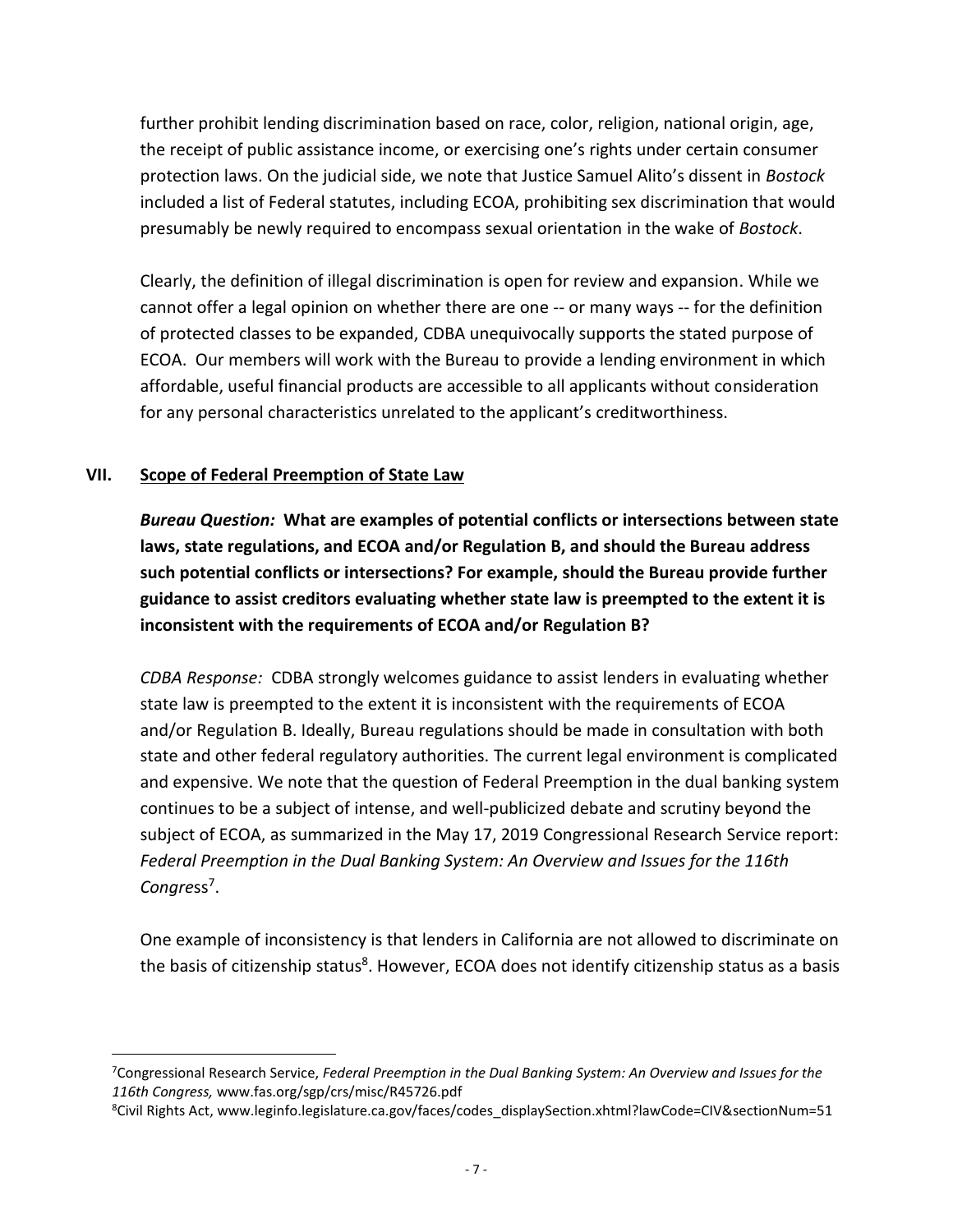for non-discrimination, but does allow a creditor to consider immigration status<sup>9</sup>. In this example, lenders would generally defer to the rule that provides the greater level of protection, which is the state law. The Bureau should provide guidance that establishes a protocol for making this decision.

We urge the Bureau to ensure that any guidance on this, and other examples, is prepared in consultation with both federal and state financial regulatory authorities, and with appropriate congressional oversight, to ensure consistent interpretation and application.

#### **VIII. Public Assistance Income**

*Bureau Question:* **Should the Bureau provide additional clarity under ECOA and/or Regulation B regarding when all or part of the applicant's income derives from any public assistance program? If so, in what way(s)? For example, should it provide guidance on how to address situations where creditors seek to ascertain the continuance of public assistance benefits in underwriting decisions?**

*CDBA Response:* CDBA strongly welcomes additional clarity under ECOA and/or Regulation B regarding when all or part of the applicant's income derives from any public assistance program. Guidance should provide representative, non-exhaustive examples of acceptable practices to help creditors address situations where ascertaining the continuance of public assistance benefits is integral to underwriting, as well as a process for receiving real-time regulatory approval for situations unforeseen in the guidance.

CDBA members note that it can be difficult to correctly, and legally, account for public assistance income in underwriting decisions, particularly for longer-termed consumer products such as auto loans, where the duration of projected debt-service coverage is central to determining risk and pricing. For example, as reported by the US Census, recipients of means-tested public assistance vary in the longevity of both their eligibility and participation, occasionally even moving in and out of programs as the economic circumstances (income and asset levels) which establish their eligibility change<sup>10</sup>.

#### **IX. Artificial Intelligence and Machine Learning**

 $\overline{a}$ 

 $912$  CFR 1002.6(b)(7) states "A creditor may consider the applicant's immigration status or status as a permanent resident of the United States, and any additional information that may be necessary to ascertain the creditor's rights and remedies regarding repayment."

<sup>10</sup>United States Census Bureau, *How Long Do People Receive Assistance?*,

www.census.gov/newsroom/blogs/random-samplings/2015/05/how-long-do-people-receive-assistance.html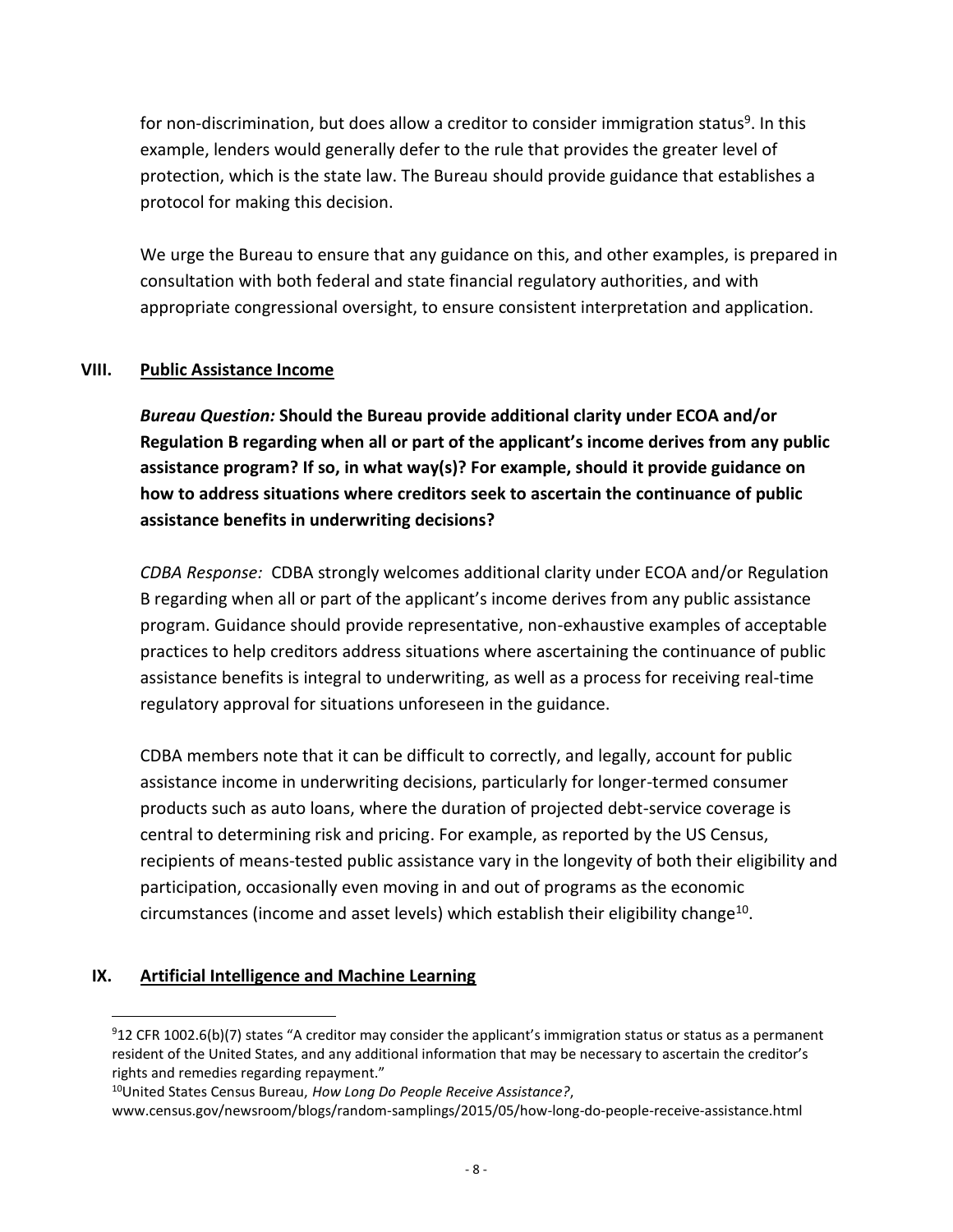*Bureau Question:* **Should the Bureau modify requirements or guidance concerning notifications of action taken, including adverse action notices, under ECOA and/or Regulation B to better empower consumers to make more informed financial decisions and/or to provide additional clarity when credit underwriting decisions are based in part on models that use AI/ML? If so, in what way(s)?**

*CDBA Response:* CDBA strongly welcomes additional clarity in guidance on adverse action notices as well as any other consumer disclosure requirements related to credit underwriting decisions based (in whole or in part) on models that use AI/ML.

The Bureau should address a number of potential situations. For example, what are the obligations of lenders when they are themselves the developer or owner of an AI underwriting tool, as well as the originating lender? Do a lender's obligations vary in these situations from those when a lender partners with an independent FinTech in some combination of loan sourcing, underwriting, funding, and servicing? Another example of guidance should be to identify thresholds for disclosure if AI is a contributing, but the not sole or even primary, factor in credit decision making.

## **X. ECOA Adverse Action**

*Bureau Question:* **Should the Bureau provide any additional guidance under ECOA and/or Regulation B related to when adverse action has been taken by a creditor, requiring a notification that includes a statement of specific reasons for the adverse action? If so, in what way(s)?**

*CDBA Response:* CDBA strongly welcomes additional guidance on adverse action notices requiring a notification that includes a statement of specific reasons for the adverse action.

We note, for example, that some members have had questions of the correct process regarding borrowers requesting deferment based on circumstances related to the COVID-19 health and economic crisis. We believe a request by a borrower for a deferment of payments on an existing loan is a request for credit, and if that request is denied, an adverse action is required. However, this conclusion is not immediately clear in Regulation B and is reached after an analysis of the definitions of "extension of credit," "application," and "adverse action" in the regulation. Expanding the Official Staff Commentary with specific examples would provide additional clarity on the issue of adverse action requirements for payment deferrals and modifications.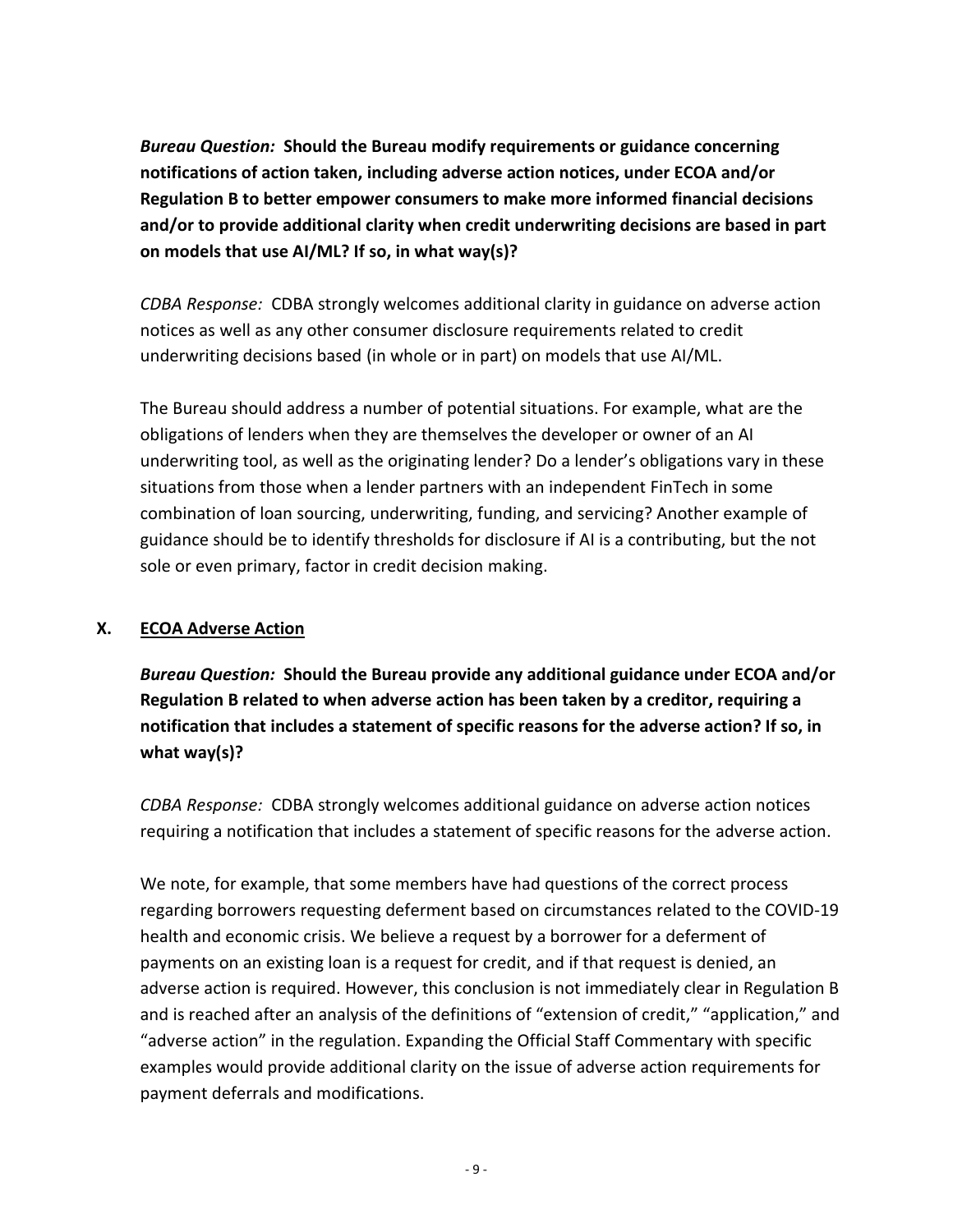In conclusion, the membership of CDBA fully appreciates the thoughtful consideration of the Bureau and its staff in continuously seeking to improve the effectiveness of ECOA. We sincerely appreciate the opportunity to comment and offer feedback. We look forward to future discussion on these important issues.

If you have any questions, please contact Jeannine Jacokes, CDBA Chief Executive Officer, at 202-689-8935 ext. 222 or *[jacokesj@pcgloanfund.org](mailto:jacokesj@pcgloanfund.org)*, or Brian Blake, Public Policy Director at 646-283-7929 or *[blakeb@pcgloanfund.org](file:///C:/Users/jjacokes/AppData/Local/Microsoft/Windows/INetCache/Content.Outlook/MNEVLOR1/blakeb@pcgloanfund.org)*.

Thank you for considering our recommendations.

The Membership of the Community Development Bankers Association

Bank of Anguilla (MS) Bank of Brookhaven (MS) Bank of Cherokee County, Inc. (OK) Bank of Commerce (MS) Bank of Franklin (MS) Bank of Kilmichael (MS) Bank of Lake Village (AR) Bank of Moundville (AL) Bank of St. Francisville (LA) Bank of Winona (MS) BankFirst Financial Services (MS) BankPlus (MS) Bay Bank (WI) Beneficial State Bank (CA) BNA Bank (MS) BOM Bank (LA) Broadway Federal Bank (CA) Carver Federal Savings Bank (NY) Carver State Bank (GA) Central Bank of Kansas City (MO) Century Bank of the Ozarks (MO) Citizens Bank & Trust Company (MS) Citizens National Bank of Meridian (MS) City First Bank of D.C., N.A. (DC) Commercial Bank, Kemper County (MS) Commercial Capital Bank (LA) Community Bank of the Bay (CA) Copiah Bank (MS)

Farmers & Merchants Bank (MS) FBT Bank & Mortgage (AR) First Bank (MS) First Eagle Bank (IL) First Independence Bank (MI) First National Bank of Picayune (MS) First NaturalState Bank (AR) First Security Bank (MS) First SouthWest Bank (CO) FNBC Bank (AR) Friend Bank (AL) GN Bank (IL) Great Southern Bank (MS) Guaranty Bank & Trust (MS) Harbor Bank of Maryland (MD) Holmes County Bank and Trust Company (MS) Industrial Bank (DC) Industrial Bank of Chicago (IL) Legacy Bank & Trust Company (MO) Lime Bank (MO) M&F Bank (NC) Merchants & Planters Bank (MS) Mission Valley Bank (CA) Native American Bank, N.A. (CO) New Haven Bank (CT) Noah Bank (PA) OneUnited Bank (MA)